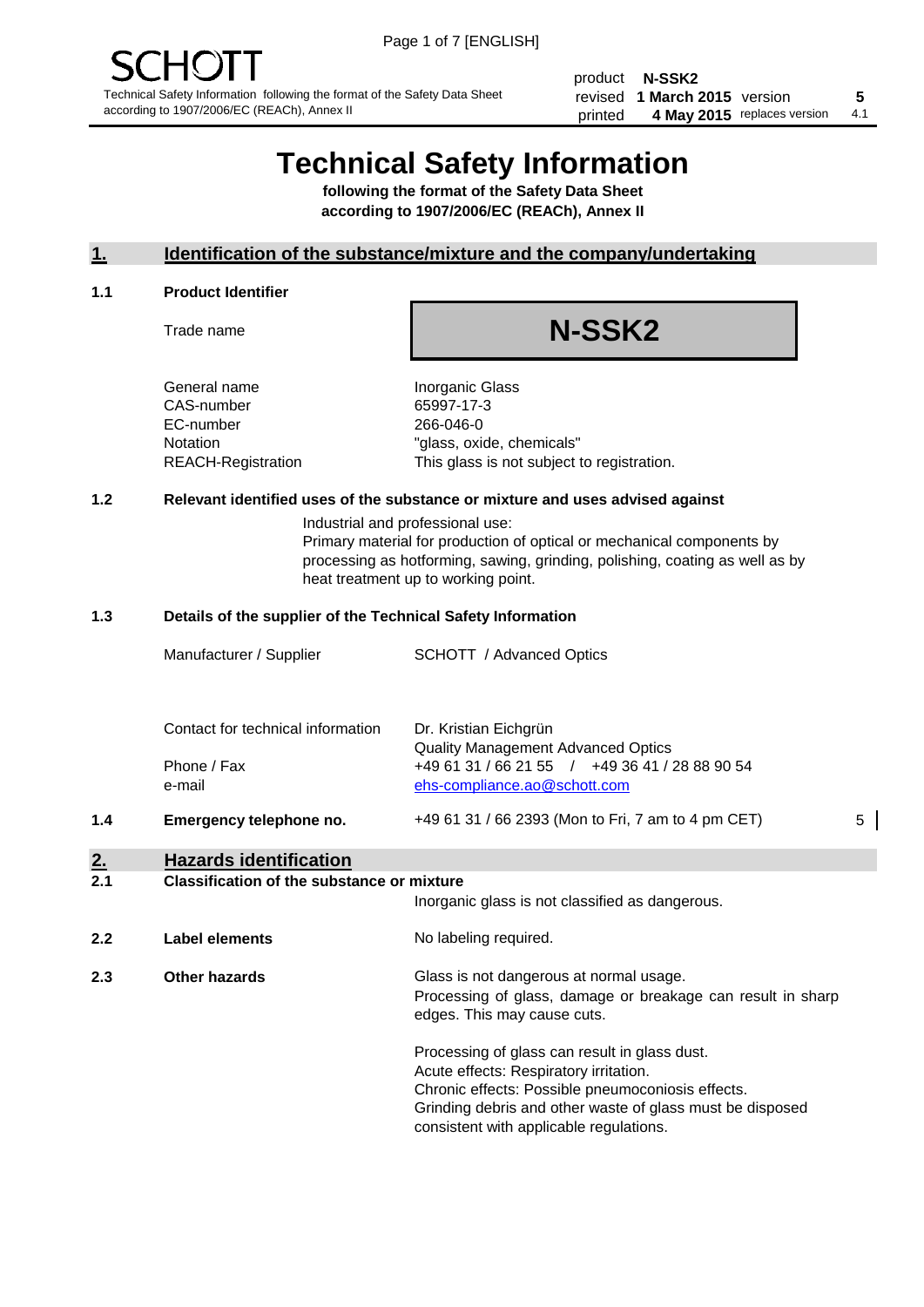# **3. Composition/information on ingredients**

#### **3.1 Substances**

As the substance glass is not included in the candidate list of substances of very high concern, currently there are no information duties according to article 33 of REACH. However for the production of glass we may use substances, which are on the candidate list and had been included in Annex XIV of the REACH regulation or could be included in future . These powdery substances are not present as such in the final glass; they are fully integrated into the glass matrix through the melting process. Thus they loose their original characteristics. The main components are listed as additional information in chapter 16. For more information please refer to ehs-compliance.ao@schott.com.

#### **3.2 Mixtures**

Glass is classified as substance acc. to regulation (EC) No 987/2008 (amending of Reach-Reg.).

#### **4. First aid measures**

#### **4.1 Description of first aid measures**

| <b>General information</b> | Glass is no hazardous substance. The following information<br>refer to glass dust and glass splinter which may result from<br>processing or breakage. |
|----------------------------|-------------------------------------------------------------------------------------------------------------------------------------------------------|
| <b>After inhalation</b>    | Supply fresh air; consult doctor in case of complaints                                                                                                |
| After skin contact         | Normally not dangerous.                                                                                                                               |
|                            | Consult doctor in case of complaints.                                                                                                                 |
| After eye contact          | Rinse under running water.                                                                                                                            |
|                            | Consult doctor in case of complaints.                                                                                                                 |
| <b>After swallowing</b>    | Consult doctor                                                                                                                                        |

### **4.2 Most important symptoms and effects, both acute and delayed**

none known

**4.3 Indication of immediate medical attention and special treatment needed** 

|     |                                                                     | none                           |  |
|-----|---------------------------------------------------------------------|--------------------------------|--|
| 5.  | <b>Fire fighting measures</b>                                       |                                |  |
| 5.1 | <b>Extinguishing media</b>                                          | no requirements                |  |
| 5.2 | Special hazards arising from the substance or mixture               | none. Glass is noncombustible. |  |
| 5.3 | <b>Advice for firefighters</b>                                      | none                           |  |
| 6.  | <b>Accidental release measures</b>                                  |                                |  |
| 6.1 | Personal precautions, protective equipment and emergency procedures |                                |  |
|     |                                                                     | none                           |  |
| 6.2 | <b>Environmental Precautions</b>                                    | none                           |  |
| 6.3 | Methods and material for containment and cleaning up                | none                           |  |
| 6.4 | Reference to other sections                                         | none                           |  |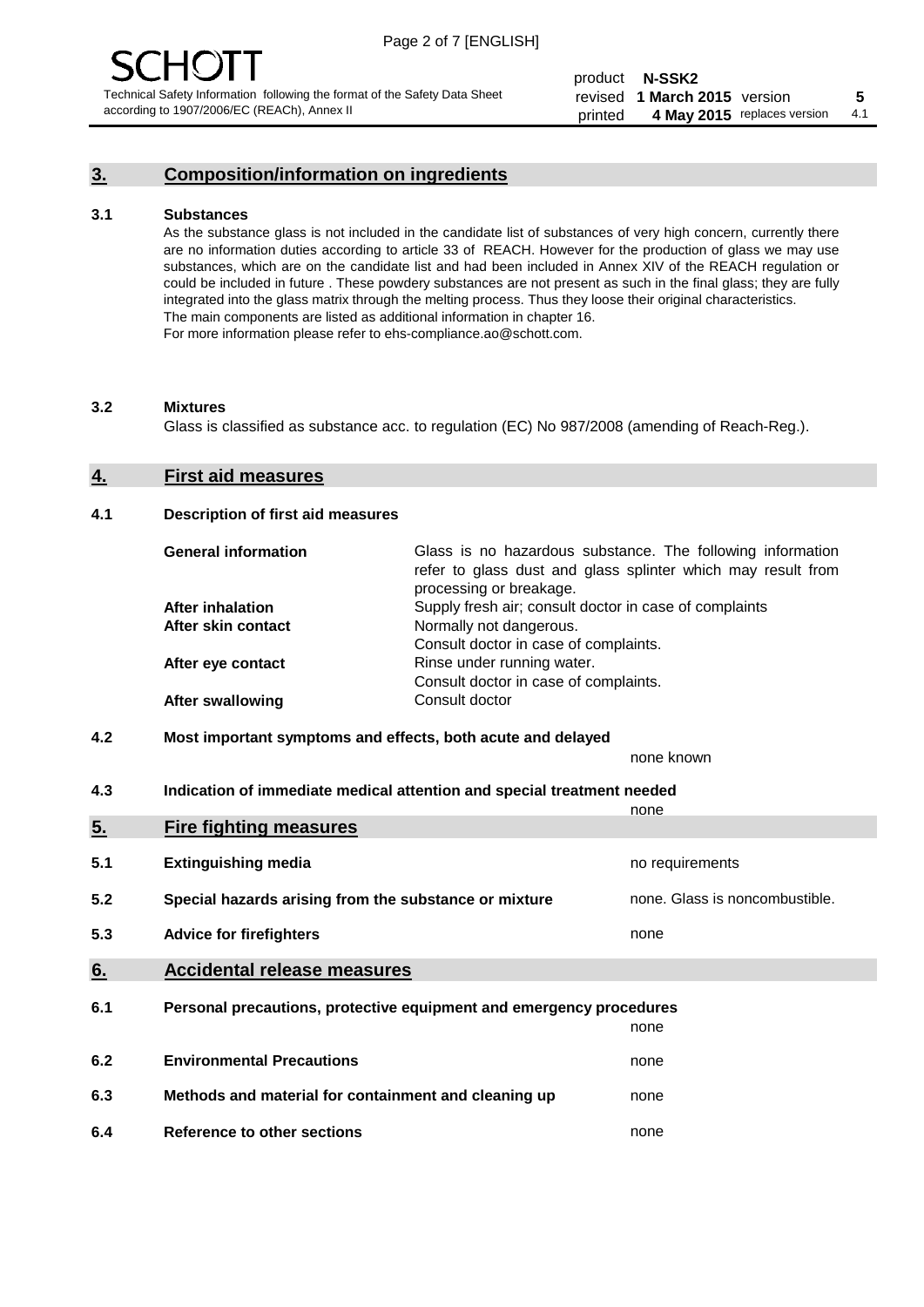

product **N-SSK2** revised **5 1 March 2015** version printed 4 May 2015 replaces version 4.1

| <u>7.</u><br>7.1 | <b>Handling and storage</b>                                                                                      |                                                                                                                                                                                                                                                                                                                                                                                     |
|------------------|------------------------------------------------------------------------------------------------------------------|-------------------------------------------------------------------------------------------------------------------------------------------------------------------------------------------------------------------------------------------------------------------------------------------------------------------------------------------------------------------------------------|
|                  | <b>Precautions for safe handling</b>                                                                             | Avoid breakage because of injury risk by sharp edges.                                                                                                                                                                                                                                                                                                                               |
| 7.2              | Conditions for safe storage, including any incompatibilities                                                     | Store in dry environment. Avoid excessive humidity.                                                                                                                                                                                                                                                                                                                                 |
| 7.3              | Specific end use(s)                                                                                              | see section 1.2                                                                                                                                                                                                                                                                                                                                                                     |
| <u>8.</u>        | <b>Exposure controls / personal protection</b>                                                                   |                                                                                                                                                                                                                                                                                                                                                                                     |
| 8.1              | <b>Control parameters</b><br>Regulation<br>Value<br>0,3 mg / $m3$<br>peak limit<br>no information<br>teratogenic | In case of dust formation, declaration for FUSED SILICA, CAS-No: 60676-86-0<br>TRGS 900 - GERMAN OCCUPATIONAL EXPOSURE LIMIT VALUES (01/2006)<br>(EXPOSURE LIMIT VALUE) with reference to the respirable fraction.<br>There is no reason to fear a risk of damage to the developing embryo<br>or foetus when limit value is adhered to                                              |
| 8.2              | <b>Exposure controls</b><br>in general.                                                                          | Technical measures and appropriate work processes have higher priority than personal<br>protective equipment. Provide adequate ventilation by local exhaust ventilation or ventilation<br>Adequate assessment tools for verification of effectivity of the protective measures includes<br>methods of measurements as described in "Technischen Regeln for Gefahrstoffe (TRGS) 402. |
|                  | <b>Respiratory Protection</b>                                                                                    | Technical measure: wet grinding/processing, avoid dust<br>formation.<br>If glass dust or particulates are above the national exposure<br>limits use a national approved respirator for dust and fibers.                                                                                                                                                                             |
|                  | <b>Hand Protection</b>                                                                                           | Use protective gloves and safety wristbands for protection<br>against cut injuries.                                                                                                                                                                                                                                                                                                 |
|                  | Eye Protection                                                                                                   | Use industrial safety glasses that meet national standards.                                                                                                                                                                                                                                                                                                                         |
|                  | <b>Personnel Protection</b>                                                                                      | Use safety skirting for protection from sharp edges.<br>Wear safety shoes.                                                                                                                                                                                                                                                                                                          |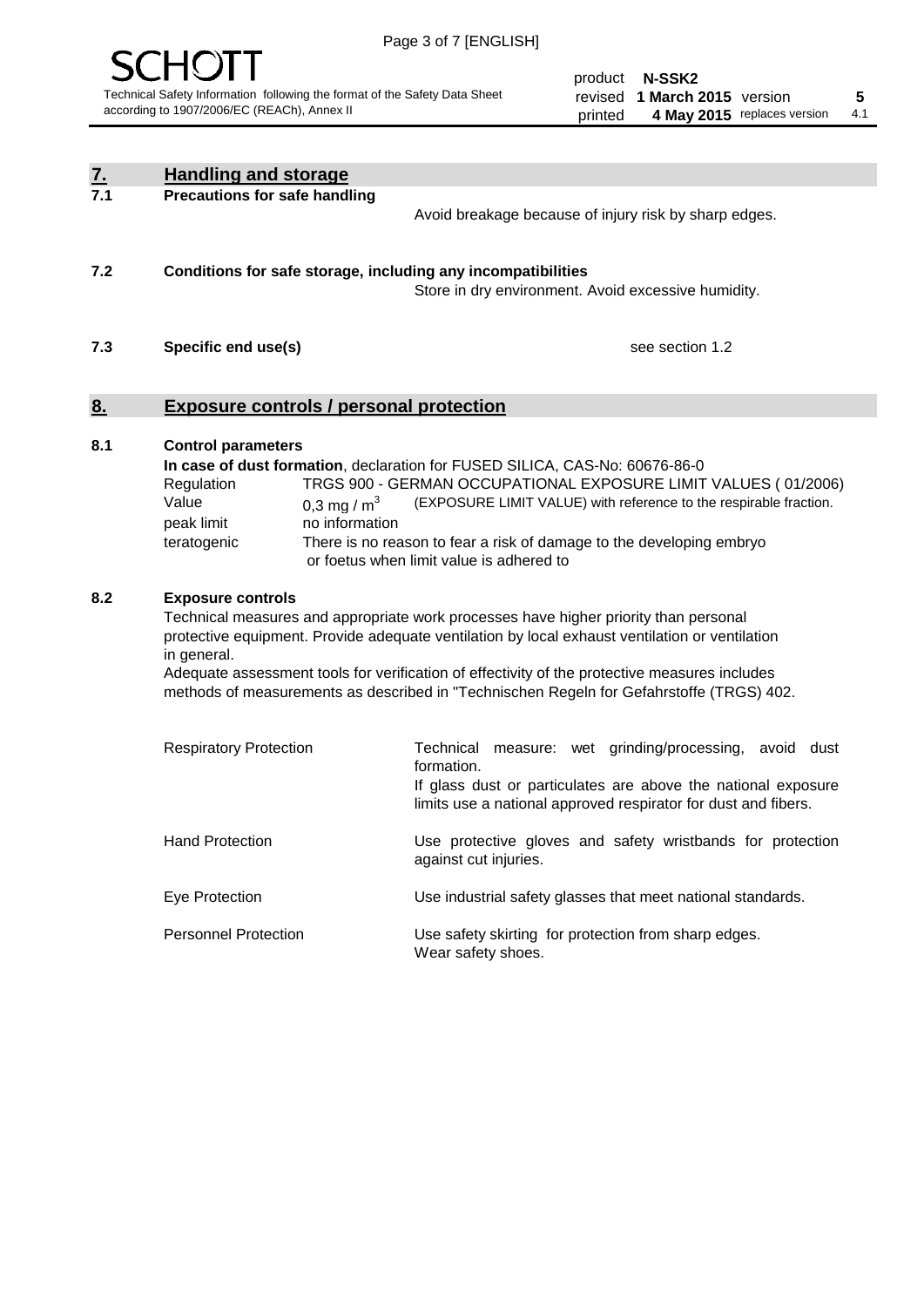# **9. Physical and chemical properties**

#### **9.1 Information on basic physical and chemical properties**

|     | Appearance                            |                                                    |
|-----|---------------------------------------|----------------------------------------------------|
|     | <b>Physical state</b>                 | solid                                              |
|     | <b>Colour</b>                         | transparent or coloured                            |
|     | <b>Odour</b>                          | odourless                                          |
|     | pH-value                              | not applicable                                     |
|     | <b>Boilling point/boilling range</b>  | not applicable                                     |
|     | Melting point/melting range           | 653 °C                                             |
|     |                                       | Transformation temperature according to ISO 7884-8 |
|     | <b>Flashpoint</b>                     | not combustible                                    |
|     | <b>Combustibility</b>                 | not combustible                                    |
|     | Ignition temperature                  | none                                               |
|     | <b>Auto flammability</b>              | none                                               |
|     | Danger of explosion                   | none                                               |
|     | <b>Explosive limits upper / lower</b> | none                                               |
|     | <b>Oxidizing characteristics</b>      | none                                               |
|     | Vapour pressure                       | not applicable                                     |
|     | Density (20 °C)                       | $3,53$ g/ccm                                       |
|     | <b>Water solubility</b>               | not applicable                                     |
|     | <b>Fat solubility</b>                 | not applicable                                     |
|     | n-octanol-water partition coefficient | not applicable                                     |
|     | <b>Other information</b>              | none                                               |
| 9.2 | <b>Other information</b>              | none                                               |

# **10. Stability and Reactivity**

#### **10.1 Reactivity**

Glass is a stable material. Glass is inert to many chemicals, but may react to hot, strong alkaline solutions and with hydrofluoric, fluorosilicic and phosphoric acids. When heated to temperatures above the melting point, metal oxide fumes may be emitted.

Glass is an amorphous, inorganic, usually transparent or translucent substance consisting of a mixture of silicates or sometimes borates or phosphates as glass formers. With additions of modifiers a melt is produced at high temperatures, that cools to a solid state without crystallization.

### **10.2 Chemical stability**

Glass is stable at normal environmental conditions.

**10.3 Possibility of hazardous reactions** 

No hazardous reactions at intended use.

| 10.4 | <b>Conditions to avoid</b>       | see section 10.1 |
|------|----------------------------------|------------------|
| 10.5 | Incompatible materials           | see section 10.1 |
| 10.6 | Hazardous decomposition products | see section 10.1 |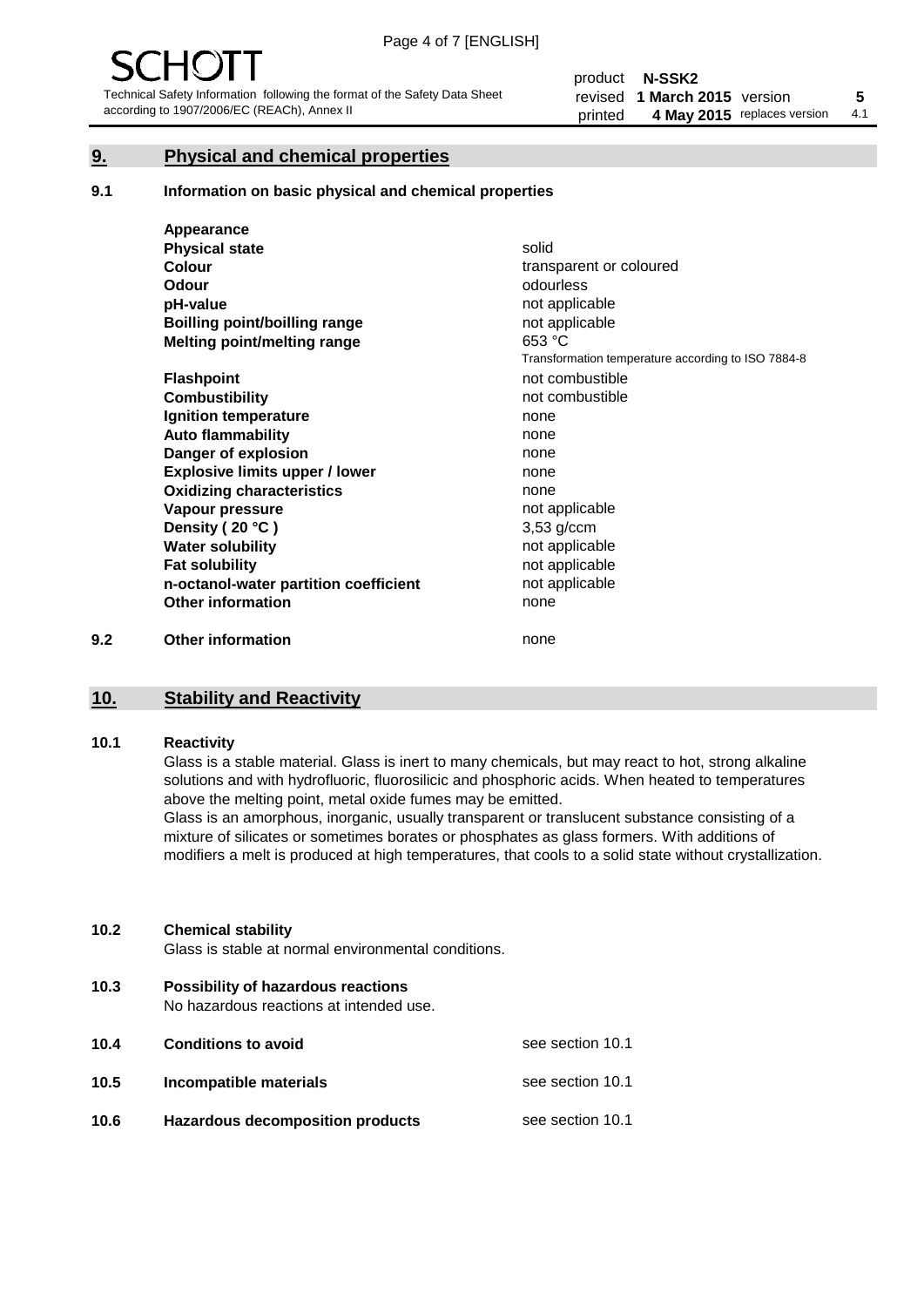

# **11. Toxicological information**

**11.1 Information on toxicological effects** Toxicological data are not available.

# **12. Ecological information**

- **12.1 Toxicity**
- **12.2 Persistence and degradability**
- **12.3 Bioaccumulative potential**
- **12.4 Mobility in soil**
- **12.5 Results of PBT and vPvB assessment**
- **12.6 Other adverse effects**

# **13. Disposal considerations**

**13.1 Waste treatment methods**

| Disposal according to local regulations |
|-----------------------------------------|
|                                         |

unknown unknown unknown unknown

unknown unknown

| <u>14.</u> | <b>Transport information</b>                                            |                     |
|------------|-------------------------------------------------------------------------|---------------------|
| 14.1       | <b>UN Number</b>                                                        | no requirements     |
| 14.2       | <b>UN Proper Shipping Name</b>                                          | no requirements     |
| 14.3       | <b>Transport hazard class(es)</b>                                       | no requirements     |
| 14.4       | Packing group                                                           | no requirements     |
| 14.5       | <b>Environmental hazards</b>                                            | no requirements     |
| 14.6       | Special precautions for user                                            | see sections 6 to 8 |
| 14.7       | Transport in bulk according to Annex II of MARPOL73/78 and the IBC Code |                     |
|            |                                                                         | no requirements     |

### **15. Regulatory information**

### **15.1 Safety, health and environmental regulations/legislation specific for the substance or mixture**

**REACH** Under REACH glass is classified as a "Substance". According to Appendix V Number 11 of the REACh regulation glass is exempted from registration if specified conditions are met. SCHOTT AG, Advanced Optics has examined this conditions for its products. This glass is not subject to registration.

**RoHS** This glass does not contain - according to our knowledge - materials in concentrations, whose placing on the market is forbidden in accordance to the current requirements of the European Directive 2011/65/EU.

#### **United Nations Globally Harmonized System (UN-GHS) related to safety information.**

This information considers also the requirements of the UN-GHS related to safety information.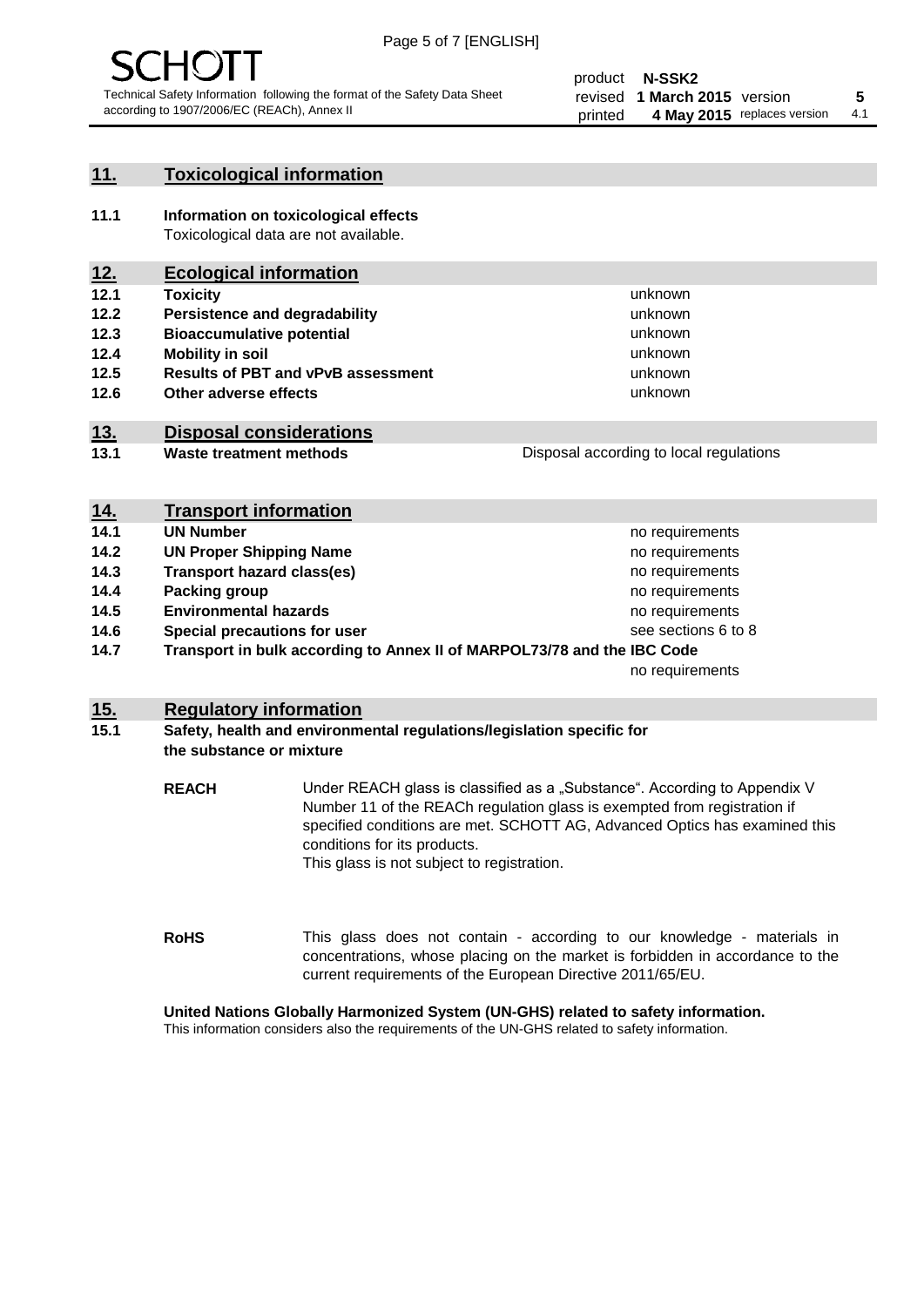#### product **N-SSK2** revised **5 1 March 2015** version printed 4 May 2015 replaces version 4.1

# **15.2 Chemical Safety Assessment**

A Chemical Safety Assessment has not been carried out.

# **16. Other information**

### **16.1 Composition of mixture according to raw materials, based on the oxides.**

| chemical                 |               | proportion    | <b>SVHC (REACH)</b> | Reg.  | <b>OSHA</b>                                             | <b>ACGIH</b>        | Carc. |
|--------------------------|---------------|---------------|---------------------|-------|---------------------------------------------------------|---------------------|-------|
| name                     | <b>CAS-No</b> | of weigth (%) | (Y/N)               | (Y/N) | <b>PEL</b>                                              | <b>TLV</b>          | (Y/N) |
| Aluminum Oxide           | 1344-28-1     | $1 - 10$      | No                  | Yes   | $15 \text{ mg/m}^3$                                     | $10 \text{ mg/m}^3$ | No    |
| Boron Oxide              | 1303-86-2     | $1 - 10$      | Yes                 | Yes   | $15 \text{ mg/m}^3$                                     | $10 \text{ ma/m}^3$ | No    |
| Barium Oxide             | 1304-28-5     | $30 - 40$     | N <sub>0</sub>      | Yes   | $0.5 \text{ mg/m}^3$ 0.05 mg/m <sup>3</sup>             |                     | No    |
| <b>Antimony Trioxide</b> | 1309-64-4     | < 1           | N <sub>0</sub>      | Yes   | $0.5 \,\mathrm{mq/m^3}$ 0.5 mg/m <sup>3</sup>           |                     | Yes   |
| Silica                   | 14808-60-7    | $30 - 40$     | No                  | Yes   | 0.1 mg/m <sup>3</sup> 0.025 mg/m <sup>3</sup>           |                     | No    |
| Titanium Oxide           | 13463-67-7    | $1 - 10$      | N <sub>0</sub>      | Yes   | $15 \text{ mg/m}^3$                                     | $10 \text{ ma/m}^3$ | No    |
| Zinc Oxide               | 1314-13-2     | $1 - 10$      | N <sub>0</sub>      | Yes   | 5 mg/m <sup>3</sup> (fume) 2 mg/m <sup>3</sup> (R dust) |                     | No    |
| Zirconium Oxide          | 1314-23-4     | $1 - 10$      | No                  | Yes   | $5 \text{ mg/m}^3$                                      | $5 \text{ mg/m}^3$  | No    |
|                          |               |               |                     |       |                                                         |                     |       |

**The classification and limiting values are valid for the raw materials, see section 3. Glass is not a substance of very high concern (SVHC).**

#### **Explanations to the data in the table**

| SVHC(REACH)        | The raw material is listed in the candidate list of the substances of very high<br>concern                                                                 |
|--------------------|------------------------------------------------------------------------------------------------------------------------------------------------------------|
| Reg.               | Regulated chemical substance per list OSHA Regulations (Standards - 29 CFR)<br>Subpart 1910.1000 Tables Z1 to Z3 Limits for Air Contaminants               |
| OSHA / PEL         | Permissible exposure limit – for chemical materials, issued by the OSHA                                                                                    |
| <b>ACGIH / TLV</b> | Threshold limit value - chemical substances classification by the ACGIH                                                                                    |
| <b>OSHA</b>        | Occupational Safety and Health Administration, an organization of the US.<br>Department of Labor (www.osha.gov).                                           |
| <b>ACGIH</b>       | American Conference of Governmental Industrial Hygienists (ACGIH), an<br>member-based organization that advances occupational and environmental<br>health. |
| Carc.              | Chemical substance classified as carcinogen                                                                                                                |